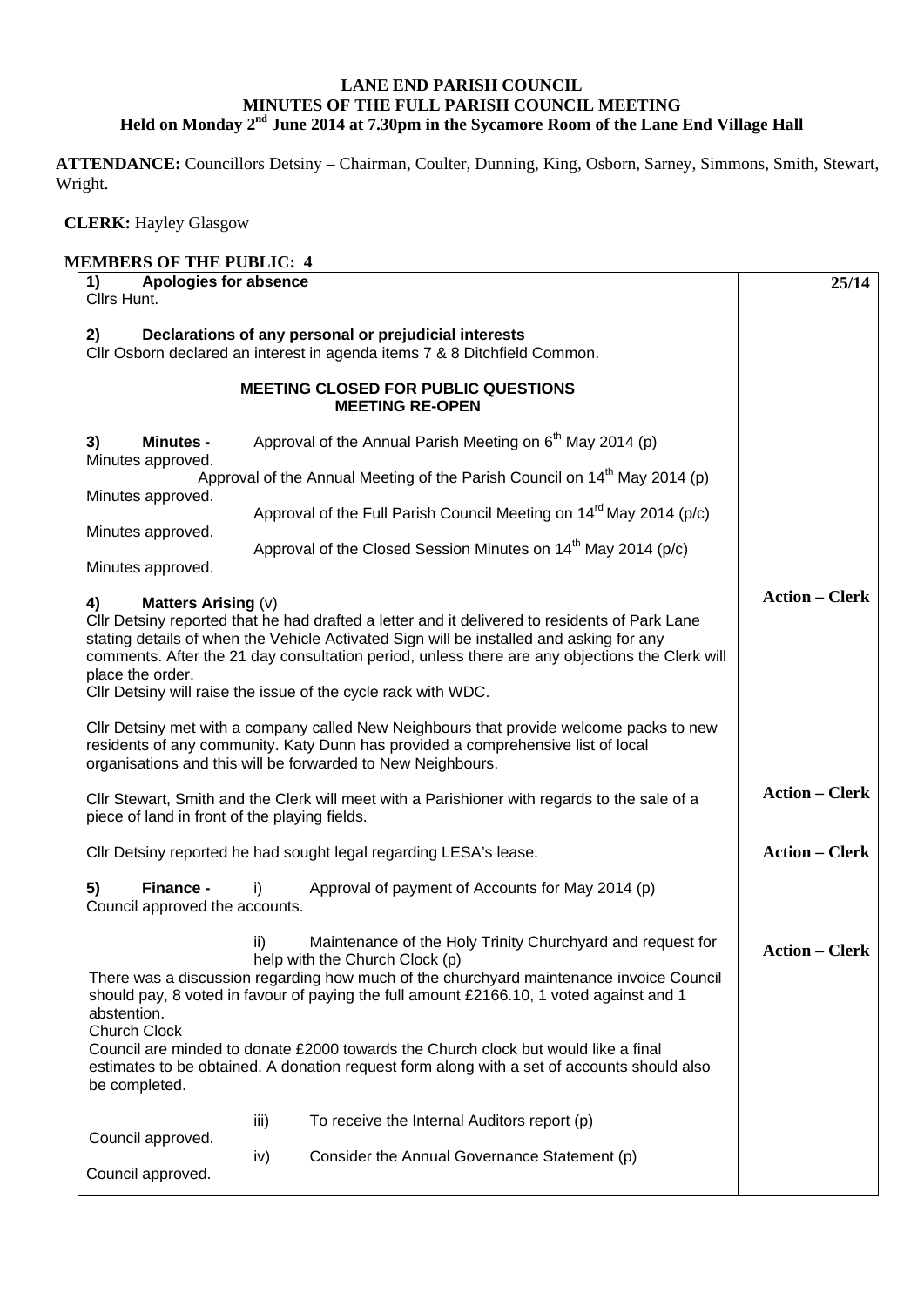| Sign off the accounts Year Ending 31 <sup>st</sup> March 2014 (p)<br>V)<br>Council approved.                                                                                                                                                                                                                                                                                                                                                                                                                                                                            | 26/14                                          |
|-------------------------------------------------------------------------------------------------------------------------------------------------------------------------------------------------------------------------------------------------------------------------------------------------------------------------------------------------------------------------------------------------------------------------------------------------------------------------------------------------------------------------------------------------------------------------|------------------------------------------------|
| New Meaning - request for change in payment terms (p)<br>vi)<br>New Meaning have requested a change in their final payment terms. The final payment due is                                                                                                                                                                                                                                                                                                                                                                                                              | <b>Action - Clerk</b>                          |
| 40% at the end of the project. New meaning have requested 20% to be paid now and 20% to<br>be paid at the end of the project.<br>Council approved this request.                                                                                                                                                                                                                                                                                                                                                                                                         |                                                |
| <b>Car Parking</b><br>6)                                                                                                                                                                                                                                                                                                                                                                                                                                                                                                                                                | <b>Action – Cllrs</b><br>Detsiny / King        |
| WDC have met with Cllr Detsiny regarding the car park near the doctors surgery, Finings<br>Road. WDC would not be prepared to patrol it. WDC would be prepared to transfer the<br>ownership of the car park to LEPC free of charge. LEPC would then need to instruct an<br>official organisation to patrol the car park.<br>Council has asked Cllr Detsiny and Cllr King to investigate further and come back with more<br>information at a future meeting.                                                                                                             |                                                |
| Ditchfield Common Boundaries (p)<br>7)<br>CIIr Coulter tabled a paper prior to the meeting which outlines the issues and a summary and<br>asked if Council wished to realign the boundaries.<br>Cllrs Osborn and Coulter recommend that Council agree on the transfer of ownership but only                                                                                                                                                                                                                                                                             | <b>Action – Clerk</b>                          |
| if Council's full legal and land registry costs are paid. This was agreed.                                                                                                                                                                                                                                                                                                                                                                                                                                                                                              |                                                |
| The management of Ditchfield Common (p)<br>8)<br>Cllr Detsiny presented a paper to Council. When Ditchfield Common was purchased it was<br>agreed it should be managed properly there were various ways of doing this.<br>Residents of Ditchfield Common have suggested they form their own Working Group and<br>liaise with Council when there is a problem or opportunity.<br>Clerk to send a letter to Peter Rose, Rick Fisher and Paul Ansell informing them Council<br>agrees to a Working Group being set up. Council have asked that this letter is shown to all | <b>Action – Clerk</b>                          |
| residents and assume The Group would want this to be adopted by the broader community.                                                                                                                                                                                                                                                                                                                                                                                                                                                                                  | <b>Action – Clerk</b>                          |
| <b>Bus Shelter (v)</b><br>9)<br>Council agreed the bus shelter should be replaced. Council agreed that if there was a gap in<br>the insurance value and the quote Council would pay up to approximately £2000 to cover the<br>excess.                                                                                                                                                                                                                                                                                                                                   |                                                |
| The Clerk has obtained one quote and is awaiting one more. This has been reported to the<br>insurance company.                                                                                                                                                                                                                                                                                                                                                                                                                                                          |                                                |
| Water Markers on property Aldersyde House, Finings Road (p)<br>10)<br>Katy Dunn asked Council if the red bollards alongside her property can be removed. This<br>would be done at her cost.<br>Council approved the request.                                                                                                                                                                                                                                                                                                                                            | <b>Action – Clerk</b>                          |
| Clerk's report (p)<br>11)<br>Council noted the report.                                                                                                                                                                                                                                                                                                                                                                                                                                                                                                                  |                                                |
| Invitations to Meetings, Correspondence & Reports received (p)<br>12)<br>Council noted the report.                                                                                                                                                                                                                                                                                                                                                                                                                                                                      |                                                |
| Matters raised by Councillors (v)<br>13)<br>Cllr Coulter has been in touch with WDC re the Springbank House development, re footpath<br>25. The developer is not adhering to the plan for the footpath. The planning condition was<br>that the footpath should be widened and put into good order.<br>The Senior Planning Officer has agreed that the developer is in breach of section 106<br>agreement. He does however state that a breach of planning control does not mean<br>automatic enforcement.                                                               | <b>Action – Cllr</b><br><b>Coulter / Clerk</b> |
| Council should write to the Head Of Planning WDC stating this is very important to the<br>community and WDC should enforce the detailed planning consent.                                                                                                                                                                                                                                                                                                                                                                                                               |                                                |
| CIIr Detsiny reported that he and the Clerk attended a meeting with BCC regarding devolved<br>services. BCC are running out of money, budgets are squeezed, they cannot continue to<br>maintain the level of service given to PC's on a range of issues. Their proposal is to devolve<br>services to clusters of PC's to cut and maintain grass and hedges etc. BCC will give the PCs                                                                                                                                                                                   | <b>Action – Clerk</b>                          |